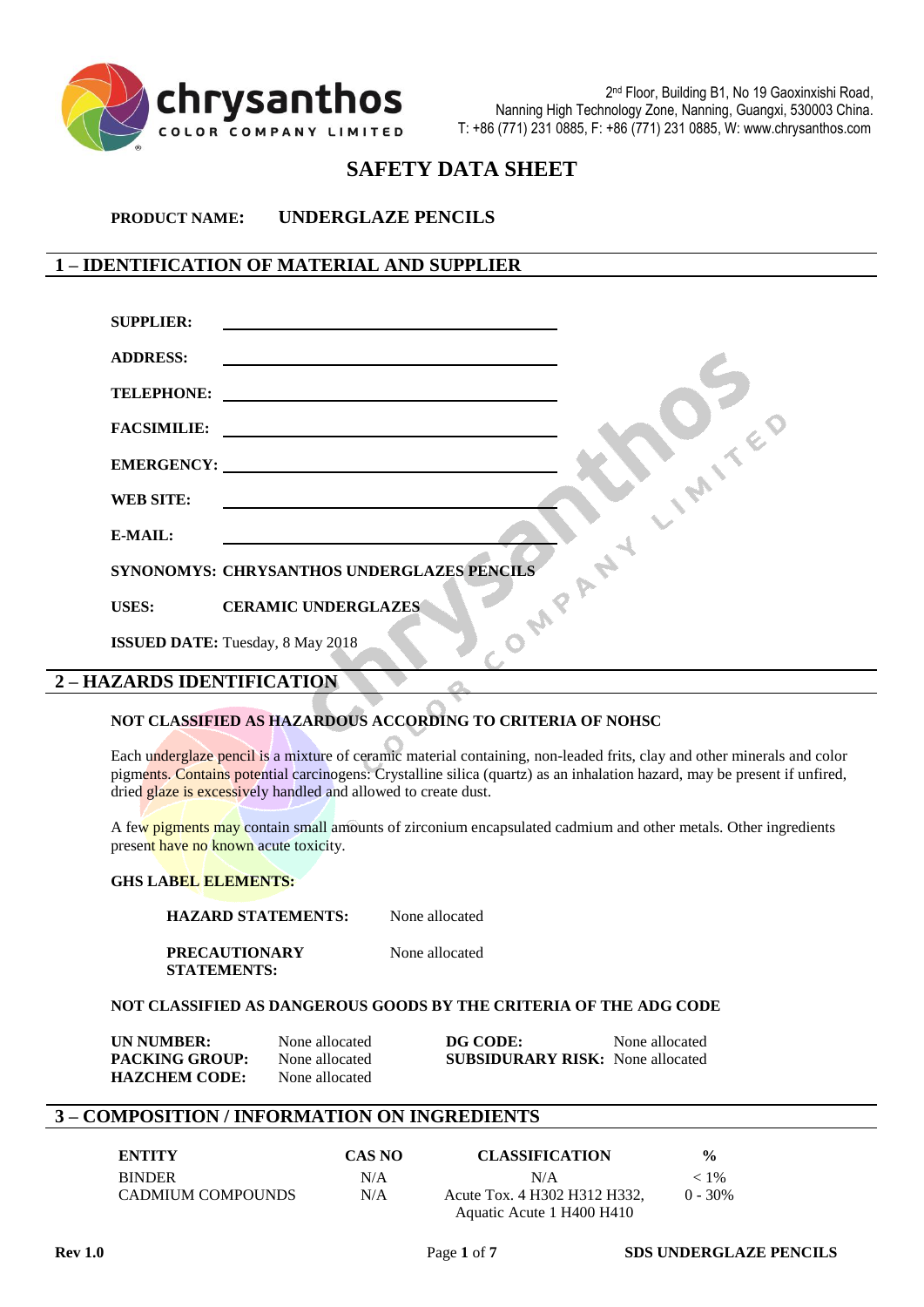

# **SAFETY DATA SHEET**

| <b>PRODUCT NAME:</b>                                                                                     | <b>UNDERGLAZE PENCILS</b>                                 |                                                      |                                                                                                                                                                                                                               |
|----------------------------------------------------------------------------------------------------------|-----------------------------------------------------------|------------------------------------------------------|-------------------------------------------------------------------------------------------------------------------------------------------------------------------------------------------------------------------------------|
| <b>CALCINED ALUMINA</b><br><b>CERAMIC PIGMENTS</b><br>FRITS, CHEMICALS<br><b>KAOLIN</b><br><b>SILICA</b> | 1344-28-1<br>N/A<br>65997-18-4<br>1332-58-7<br>14808-60-7 | N/A<br>N/A<br>N/A<br>N/A<br>N/A                      | $< 3\%$<br>$0 - 44%$<br>$< 7\%$<br>$< 22\%$<br>< 20%                                                                                                                                                                          |
| <b>4 - FIRST AID MEASURES</b>                                                                            |                                                           |                                                      |                                                                                                                                                                                                                               |
| EYE:                                                                                                     |                                                           |                                                      | May cause irritation. Flush eyes with large quantities of water for at least 15<br>minutes. If irritation persists after washing, contact a doctor.                                                                           |
| <b>INHALED:</b>                                                                                          |                                                           | May cause irritation. Remove from exposure.          |                                                                                                                                                                                                                               |
| SKIN:                                                                                                    |                                                           | May cause irritation. Wash skin with soap and water. |                                                                                                                                                                                                                               |
| <b>SWALLOWED:</b>                                                                                        |                                                           | Contact a doctor. Do not induce vomiting.            |                                                                                                                                                                                                                               |
| <b>ADVICE TO DOCTOR:</b>                                                                                 | Treat symptomatically.                                    |                                                      |                                                                                                                                                                                                                               |
| 5 - FIRE FIGHTING MEASURES                                                                               |                                                           |                                                      |                                                                                                                                                                                                                               |
| <b>FLAMMABILITY:</b>                                                                                     | Non Flammable.                                            |                                                      |                                                                                                                                                                                                                               |
| <b>FIRE &amp; EXPLOSION:</b>                                                                             |                                                           | No fire or explosion hazard exists.                  |                                                                                                                                                                                                                               |
| <b>EXTINGUISHING:</b>                                                                                    |                                                           |                                                      | Use an extinguishing agent suitable for the surrounding fire.                                                                                                                                                                 |
| <b>HAZCHEM CODE:</b>                                                                                     | None allocated.                                           |                                                      |                                                                                                                                                                                                                               |
| 6 - ACCIDENTAL RELEASE MEASURES                                                                          |                                                           |                                                      |                                                                                                                                                                                                                               |
| <b>SPILLAGE:</b>                                                                                         | $^{\circledR}$<br>N/A                                     |                                                      |                                                                                                                                                                                                                               |
| 7 - STORAGE AND HANDLING                                                                                 |                                                           |                                                      |                                                                                                                                                                                                                               |
| <b>STORAGE:</b>                                                                                          | acids and foodstuffs.                                     |                                                      | Store in a cool, dry, well ventilated area, removed from oxidizing agents,                                                                                                                                                    |
| <b>HANDLING:</b>                                                                                         |                                                           | drinking and smoking in contaminated areas.          | Before using carefully read the product label. Use of safe practices is<br>recommended to avoid eye or skin contact and inhalation. Observe good<br>personal hygiene, including washing hands before eating. Prohibit eating, |
| <b>8 - EXPOSURE CONTROLS / PERSONAL PROTECTION</b>                                                       |                                                           |                                                      |                                                                                                                                                                                                                               |

# **EXPOSURE STANDARDS:**

| <b>INGREDIENT</b>         |        | TWA                       |                          | STEL              |        | <b>ACGIH</b><br>TLV |
|---------------------------|--------|---------------------------|--------------------------|-------------------|--------|---------------------|
| CADMIUM COMPOUNDS (as Cd) | ppm    | mg/m <sup>3</sup><br>0.01 | ppm                      | mg/m <sup>3</sup> | ppm    | $mg/m^3$            |
| <b>KAOLIN</b>             | $\sim$ | 10                        | $\overline{\phantom{0}}$ | $\sim$            | $\sim$ |                     |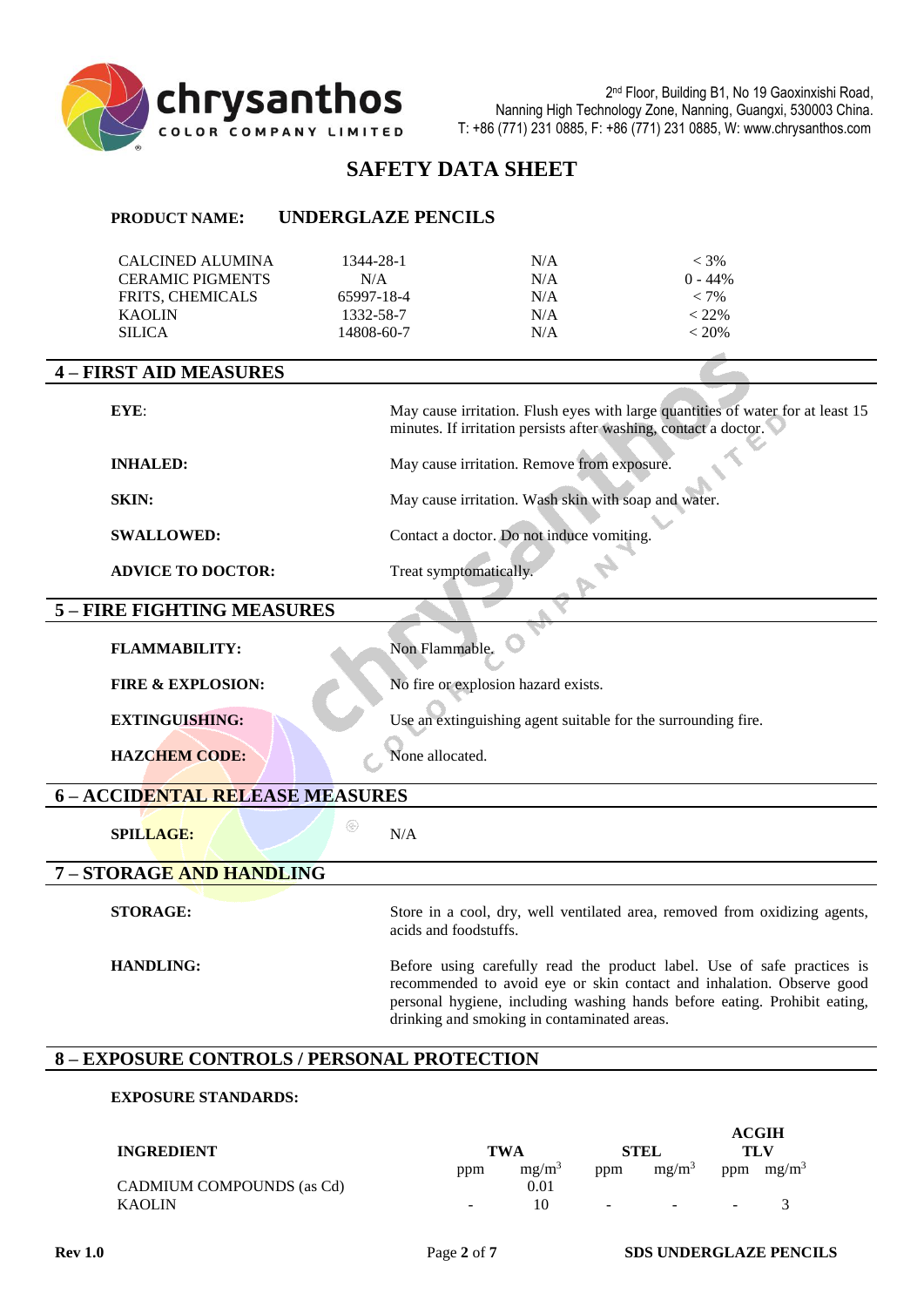

# **SAFETY DATA SHEET**

#### **PRODUCT NAME: UNDERGLAZE PENCILS**

| <b>CALCINED ALUMINA</b> | $\overline{\phantom{a}}$ | $\sim$ | $\sim$                   | $\sim$ | $\overline{\phantom{0}}$ |  |
|-------------------------|--------------------------|--------|--------------------------|--------|--------------------------|--|
| SILICA                  | $\sim$                   |        | $\overline{\phantom{0}}$ | $\sim$ | $\sim$                   |  |

Remaining main underglaze pencil ingredients do not have formal Exposure Limits. Some pigments contain metals that have exposure limits (eg Co, Cu, Cr, Mn) but are used in low levels. The underglaze pencils are non-hazardous solid mixtures of ceramic materials containing non-leaded frits, clay, and other minerals and color pigments. These mixtures have no TWA or TLV. **PONTED** 

| <b>BIOLOGICAL LIMITS:</b> | No biological limits allocated. |
|---------------------------|---------------------------------|
|                           |                                 |

**ENGINEERING CONTROLS:** Not required.

**PPE**

**Eye** / **Face** Not normally needed.

**Hands** Not normally needed. **Body** Not normally needed. **Respiratory** Not normally needed.

## **9 – PHYSICAL AND CHEMICAL PROPERTIES**

| <b>APPEARANCE:</b>           | Solid Colored Pencil |
|------------------------------|----------------------|
| <b>ODOUR:</b>                | N/A                  |
| <b>BOILING POINT:</b>        | N/A                  |
| <b>MELTING POINT:</b>        | $>400^{\circ}$ C     |
| <b>VAPOUR PRESSURE:</b>      | N/A                  |
| <b>SPECIFIC GRAVITY:</b>     | N/A                  |
| <b>FLASH POINT:</b>          | N/A                  |
| <b>FLAMMABILITY LIMITS:</b>  | Non Flammable        |
| <b>SOLUBILITY IN WATER:</b>  | Negligible           |
| <b>VISCOSITY:</b>            | N/A                  |
| pH:                          | N/A                  |
| % VOLATILES<br>$\circledR$   | $7 - 14%$            |
| <b>EVAPORATION RATE</b>      | N/A                  |
| <b>UPPER EXPLOSION LIMIT</b> | N/A                  |
| <b>LOWER EXPLOSION LIMIT</b> | N/A                  |
|                              |                      |
| 'TARILITY AND REACTIVITY     |                      |

# $10 - S$

| <b>REACTIVITY:</b>              | None known.                                                            |
|---------------------------------|------------------------------------------------------------------------|
| <b>CHEMICAL STABILITY:</b>      | Stable.                                                                |
| <b>CONDITIONS TO AVOID:</b>     | Fumes from firing in kiln. Avoid contact with incompatible substances. |
| <b>INCOMPATIBLE MATERIAL:</b>   | None known.                                                            |
| <b>HAZARDOUS DECOMPOSITION:</b> | None known.                                                            |
| <b>HAZARDOUS REACTIONS:</b>     | None known.                                                            |
|                                 |                                                                        |

# **11 – TOXICOLOGICAL INFORMATION**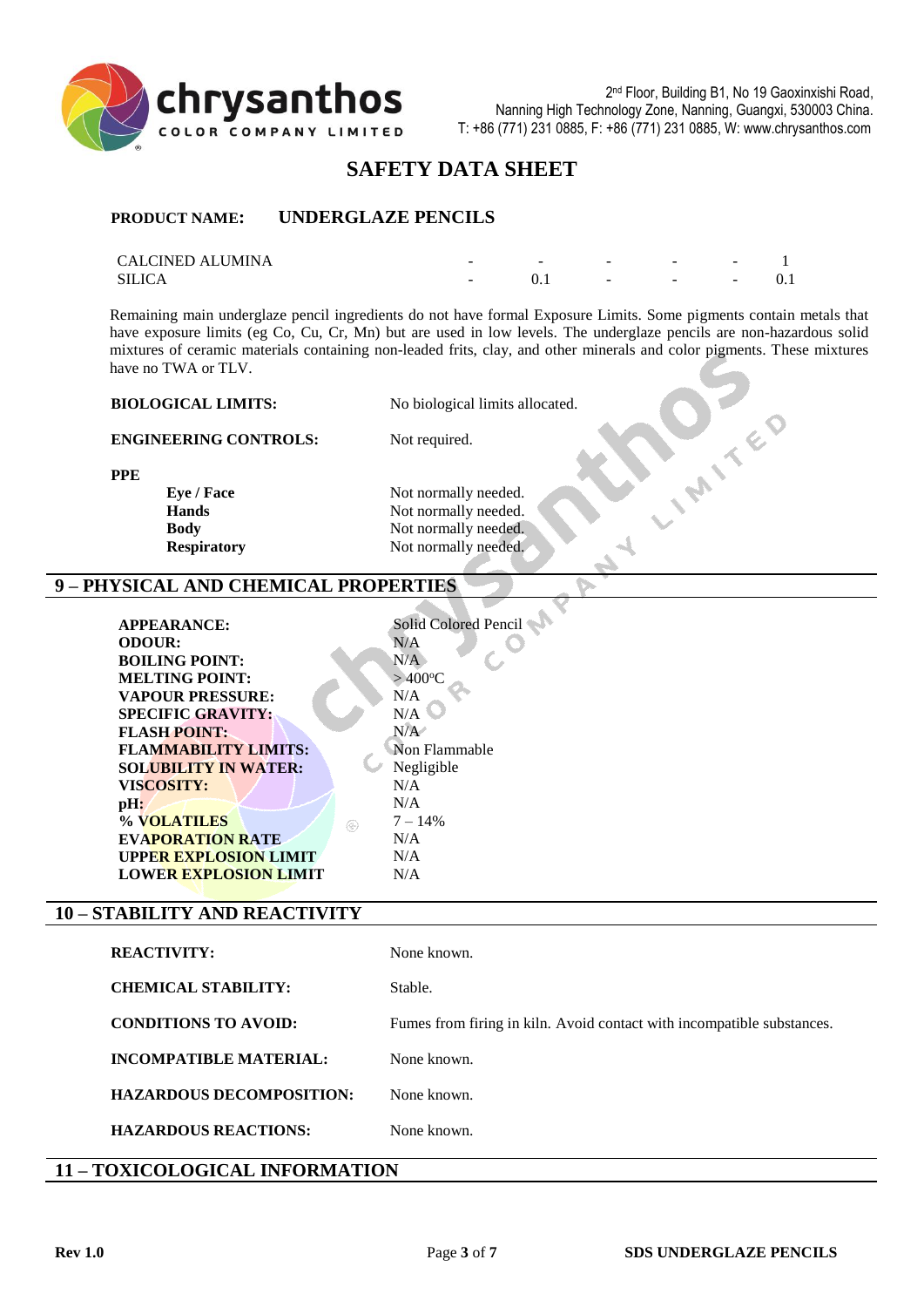

# **SAFETY DATA SHEET**

#### **PRODUCT NAME: UNDERGLAZE PENCILS**

| <b>HEALTH HAZARD SUMMARY:</b> |                                                                                                                                                                                                                                              | Under normal conditions of use, adverse health effects are not anticipated.<br>Due to the form of the products, an inhalation hazard is not anticipated.                                                                                                                                                                                                                                                                                                                                                                                                                                                                                                                              |  |
|-------------------------------|----------------------------------------------------------------------------------------------------------------------------------------------------------------------------------------------------------------------------------------------|---------------------------------------------------------------------------------------------------------------------------------------------------------------------------------------------------------------------------------------------------------------------------------------------------------------------------------------------------------------------------------------------------------------------------------------------------------------------------------------------------------------------------------------------------------------------------------------------------------------------------------------------------------------------------------------|--|
|                               |                                                                                                                                                                                                                                              | These underglaze pencils contain silica, a known carcinogen. Inhalation is<br>the route of entry into the body that can lead to the development of Silicosis.<br>These solid premixed products should be non-toxic during recommended<br>use. Some of the pigments may contain small amounts of various forms of<br>metals (Sn, Mn, Ti, Zr, Co, Cr, Ni, Cd, Pr), some of which are considered<br>carcinogenic. The metals in pigments may be in form of frits, spinel or<br>formed from high temperature calcination that may have a different<br>bioavailability than the metal itself. Silica and pigments in the underglaze<br>pencils should be non-toxic during recommended use. |  |
| EYE:                          |                                                                                                                                                                                                                                              | Low irritants. Contact may result in irritation, lacrimation and redness.                                                                                                                                                                                                                                                                                                                                                                                                                                                                                                                                                                                                             |  |
| <b>INHALATION:</b>            | Exposure considered unlikely. Due to the form of the products and nature of<br>use, an inhalation hazard is not anticipated with normal use.                                                                                                 |                                                                                                                                                                                                                                                                                                                                                                                                                                                                                                                                                                                                                                                                                       |  |
| <b>SKIN:</b>                  |                                                                                                                                                                                                                                              | Low irritants. Prolonged or repeated contact may result in mild irritation.                                                                                                                                                                                                                                                                                                                                                                                                                                                                                                                                                                                                           |  |
| <b>INGESTION:</b>             | Low toxicity. Ingestion is considered unlikely due to the form of the<br>products. However ingestion via hand-mouth transfer may result in<br>gastrointestinal irritation, nausea and vomiting. Maintain good personal<br>hygiene standards. |                                                                                                                                                                                                                                                                                                                                                                                                                                                                                                                                                                                                                                                                                       |  |
| <b>TOXICITY DATA:</b>         |                                                                                                                                                                                                                                              | QUARTZ (SILICA CRYSTALLINE) (14808-60-7)                                                                                                                                                                                                                                                                                                                                                                                                                                                                                                                                                                                                                                              |  |
|                               | LCLo (inhalation)                                                                                                                                                                                                                            | 300 $\mu$ g/m <sup>3</sup> /10 years (human)                                                                                                                                                                                                                                                                                                                                                                                                                                                                                                                                                                                                                                          |  |
|                               | TCLo (inhalation)                                                                                                                                                                                                                            | 16,000,000 particles/ft <sup>3</sup> /8 hrs/17.9 years<br>(human fibrosis)                                                                                                                                                                                                                                                                                                                                                                                                                                                                                                                                                                                                            |  |
|                               | <b>CADMIUM COMPOUNDS</b>                                                                                                                                                                                                                     |                                                                                                                                                                                                                                                                                                                                                                                                                                                                                                                                                                                                                                                                                       |  |
|                               | LC50 (inhalation)                                                                                                                                                                                                                            | $25 \text{ mg/m}^3 / 30 \text{M}$ (rat)                                                                                                                                                                                                                                                                                                                                                                                                                                                                                                                                                                                                                                               |  |
| ⊛                             | LCLo (inhalation)                                                                                                                                                                                                                            | 39 mg/m $3/20M$ (human)                                                                                                                                                                                                                                                                                                                                                                                                                                                                                                                                                                                                                                                               |  |
|                               | LD50 (ingestion)                                                                                                                                                                                                                             | 890 mg/kg (mouse)                                                                                                                                                                                                                                                                                                                                                                                                                                                                                                                                                                                                                                                                     |  |
|                               | LD50 (intraperitonial)                                                                                                                                                                                                                       | $5700 \mu g/kg$ (mouse)                                                                                                                                                                                                                                                                                                                                                                                                                                                                                                                                                                                                                                                               |  |
|                               | LD50 (intravenous)                                                                                                                                                                                                                           | 5 mg/kg (rabbit)<br>70 mg/kg (rabbit)                                                                                                                                                                                                                                                                                                                                                                                                                                                                                                                                                                                                                                                 |  |
|                               | LDLo (ingestion)<br>LDLo (subcutaneous)                                                                                                                                                                                                      | 6 mg/kg (rabbit)                                                                                                                                                                                                                                                                                                                                                                                                                                                                                                                                                                                                                                                                      |  |
|                               | TCLo (inhalation)                                                                                                                                                                                                                            | $88 \mu g/m3/8.6$ years (man)                                                                                                                                                                                                                                                                                                                                                                                                                                                                                                                                                                                                                                                         |  |
|                               |                                                                                                                                                                                                                                              |                                                                                                                                                                                                                                                                                                                                                                                                                                                                                                                                                                                                                                                                                       |  |

# **12 – ECOLOGICAL INFORMATION**

| <b>ENVIRONMENT:</b>                 | Limited eco-toxicity data was available for these products at the time of this<br>report. Ensure appropriate measures are taken to prevent these products from<br>entering the environment. |
|-------------------------------------|---------------------------------------------------------------------------------------------------------------------------------------------------------------------------------------------|
| <b>13 - DISPOSAL CONSIDERATIONS</b> |                                                                                                                                                                                             |
| <b>WASTE DISPOSAL:</b>              | For small amounts dispose of to an approved landfill site. Contact the<br>manufacturer for additional information if larger amounts are involved.                                           |
| <b>LEGISLATION:</b>                 | Dispose of in accordance with relevant local legislation.                                                                                                                                   |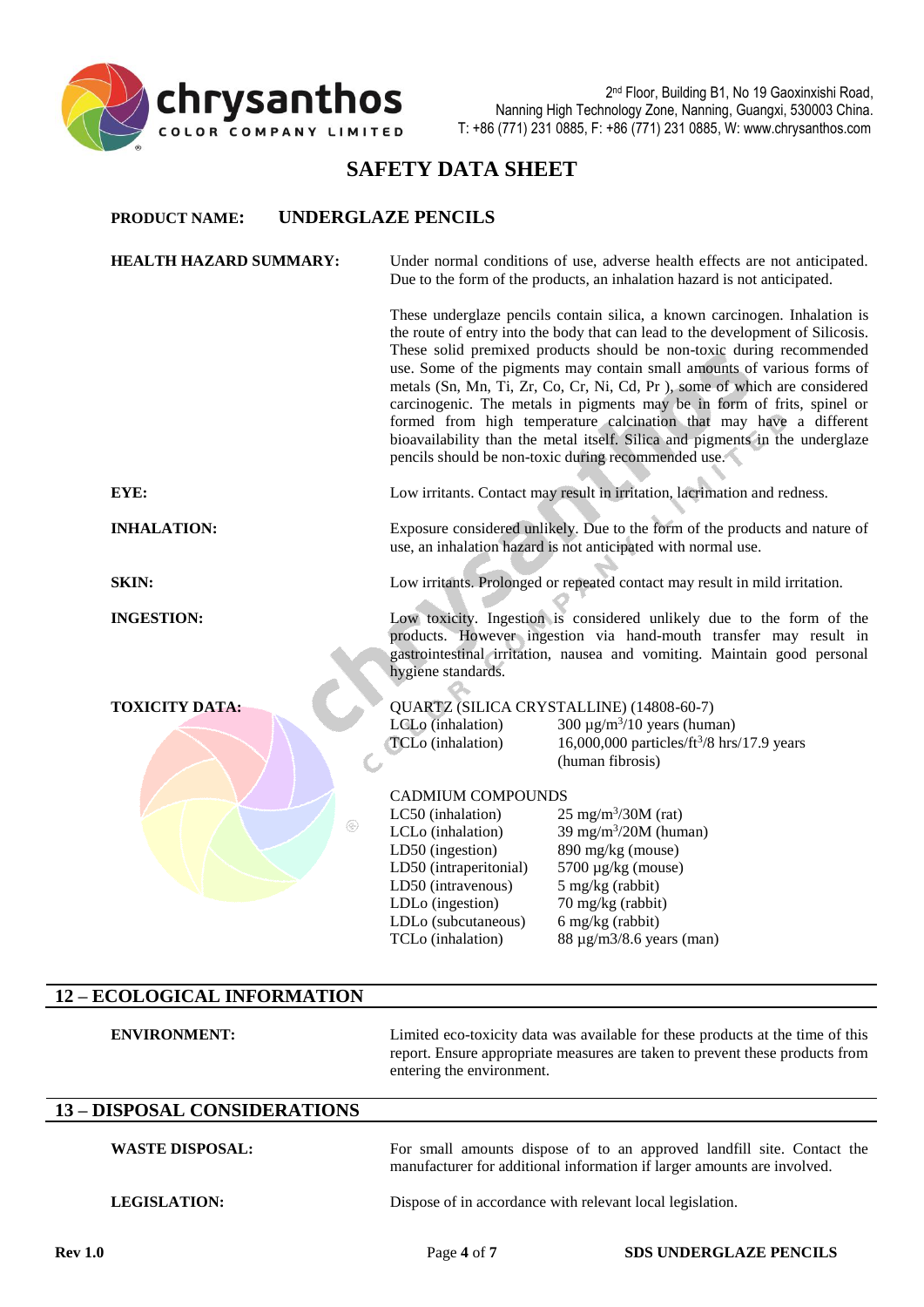

# **SAFETY DATA SHEET**

**PRODUCT NAME: UNDERGLAZE PENCILS**

## **14 – TRANSPORTATION**

#### **NOT CLASSIFIED AS DANGEROUS GOODS BY THE CRITERIA OF THE ADG CODE.**

# **UN NUMBER** None Allocated None Allocated None Allocated None Allocated None Allocated **PROPER SHIPPING NAME DG CLASS / DIVISION** None Allocated None Allocated None Allocated None Allocated **SUBSIDIARY RISKS** None Allocated None Allocated None Allocated None Allocated **PACKING GROUP** None Allocated None Allocated None Allocated None Allocated None Allocated

#### **LAND TRANSPORT**

**(ADG)** Water based artist and hobby ceramic glazes **HAZCHEM CODE** None Allocated None Allocated None Allocated None Allocated

# **SEA TRANSPORT (IMDG/IMO)** Water based artist and hobby ceramic glazes

# **AIR TRANSPORT**

**(IATA/ICAO)** Water based artist and hobby ceramic glazes

# **15 – REGULATORY INFORMATION**

**INVENTORY LISTINGS:** AUSTRALIA:

All components are listed on AICS or are exempt.

USA:

Silica is listed on IARC, OSHA and NTP carcinogen list. All ingredients are on TSCA inventory. California Proposition 65 - Proposition 65: Silica (Quartz), Cobalt, Chromium and Cadmium are listed on the carcinogen list.

CANADA:

All ingredients are on DSL inventory. WHMIS – Not controlled.

#### EUROPE:

All ingredients are on EC inventory.

#### **CHEMICAL SAFETY ASSESSMENT:** USA:

Conforms to ASTM D 4236 This material has been evaluated under the provisions of LHAMA (Labeling of Hazardous Art Material Act). This product is judged to be non-toxic and non-flammable under proposed use conditions. No special warning is required under the provisions of LHAMA or California Proposition 65 during use.

#### EU:

Does not require a hazardous warning label according to the EU guidelines/Dangerous Chemicals Ordinance.

# **16 – OTHER INFORMATION**

#### **ADDITIONAL INFORMATION:** PERSONAL PROTECTIVE EQUIPMENT GUIDLEINES:

The recommendation for protective equipment contained within this report is provided as a guide only. Factors such as method of application, working environment, quantity used, product concentration and the availability of engineering controls should be considered before final selection of personal protective equipment made.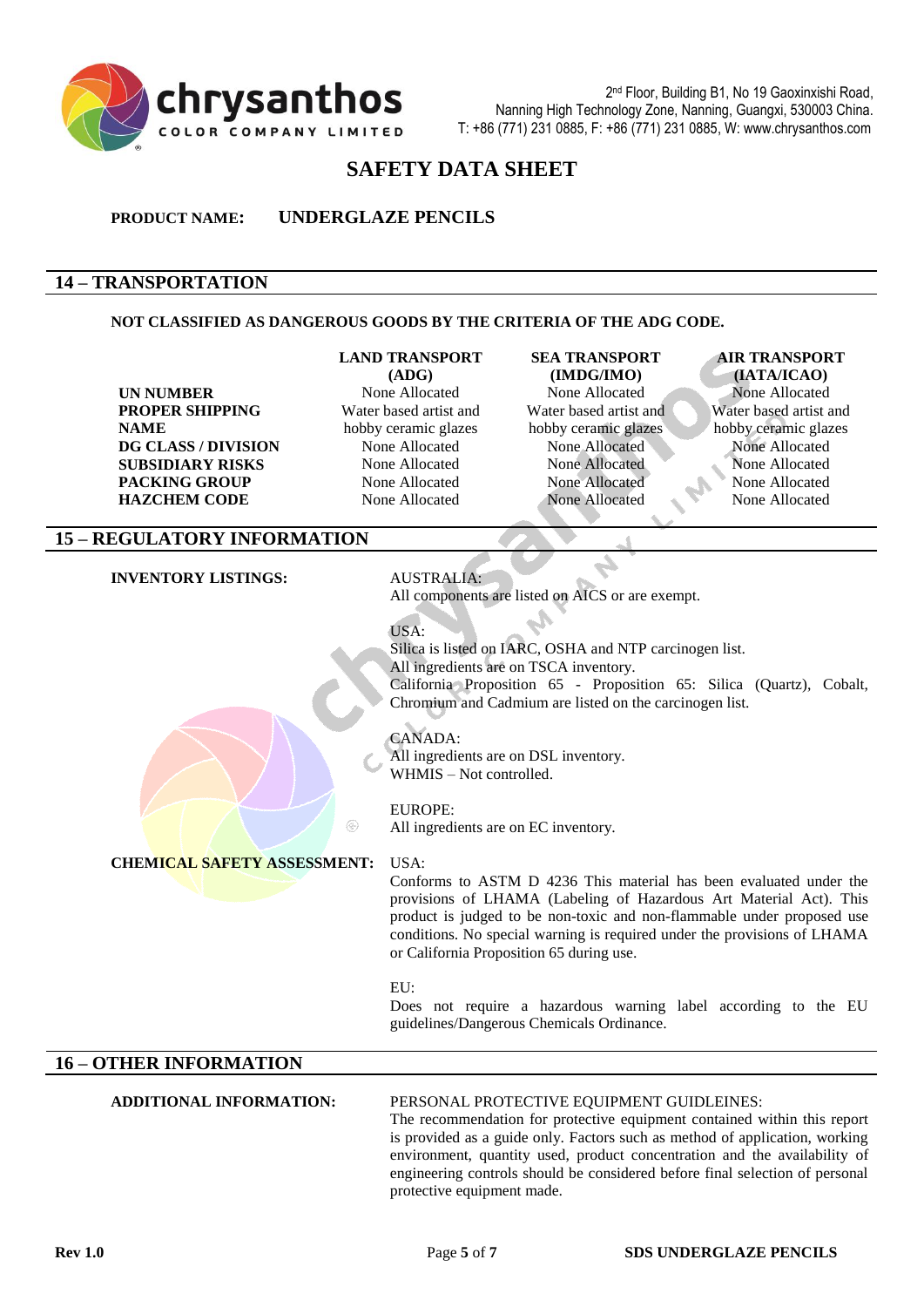

# **SAFETY DATA SHEET**

#### HEALTH EFFECTS FROM EXPOSURE:

It should be noted that the effects from exposure to this product will depend on several factors including: frequency and duration of use; quantity used; effectiveness of control measures; protective equipment used and method of application. Given that it is impractical to prepare a report which would encompass all possible scenarios, it is anticipated that users will assess the risks and apply control methods where appropriate.

#### **ABBREVIATIONS:** AICS Australian Inventory of Chemical Substances

| <b>ACGIH</b> | American Conference of Governmental Industrial Hygienists |
|--------------|-----------------------------------------------------------|
| $CAS \#$     | <b>Chemical Abstracts Service Number</b>                  |
| <b>CNS</b>   | <b>Central Nervous System</b>                             |
| EC No.       | EC No – European Community Mumber                         |
| <b>GHS</b>   | <b>Globally Harmonized System</b>                         |
| <b>IARC</b>  | International Agency for Research on Cancer               |
| LD50         | Lethal Dose, 50% / Median Lethal Dose                     |
| $mg/m^3$     | Milligrams per cubic meter                                |
| PEL          | Permissible Exposure Limit                                |
| pH           | Acidity $< 7 - Alkalinity > 7$ measure                    |
| ppm          | Parts Per Million                                         |
| <b>REACH</b> | Regulation on Registration, Evaluation, Authorization and |
|              | <b>Restriction of Chemicals</b>                           |
| STOT-RE      | Specific target organ toxicity (repeated exposure)        |
| STOT-SE      | Specific target organ toxicity (single exposure)          |
| <b>SUSMP</b> | Standard for the Uniform Scheduling of Medicines and      |
|              | Poisons                                                   |
| <b>TLV</b>   | Threshold Limit Value                                     |
| TWA/OEL      | Time Weighted Average of Occupational Exposure Limit      |
| <b>STEL</b>  | Short Term Exposure Limit                                 |
| TSCA         | <b>Toxic Substances Control Act</b>                       |
|              |                                                           |

**REVISION HISTORY: Revision Description** 

**REPORT STATUS:** The report has been by Chrysanthos Color Company Limited – China. The information provided on safety and handling represents the current knowledge at the time of writing. We should be contacted directly for further clarification regarding any aspect of the product if required.

> The SDS has been prepared with all due care to include accurate and up-todate information. We do not however provide any warranty as to accuracy or completeness. As far as lawfully possibly, Chrysanthos Color Company Limited – China accepts no liability for any loss, injury or damage (including consequential loss) which may be suffered or incurred by any person as a consequence of their reliance on the information contained herein.

**PREPARED BY:** Tony Crisafi Chrysanthos Color Company Limited 2nd Floor, Building B1, No 19 Gaoxinxishi Road, Nanning High Tech Zone, Nanning,

1.0 Creation